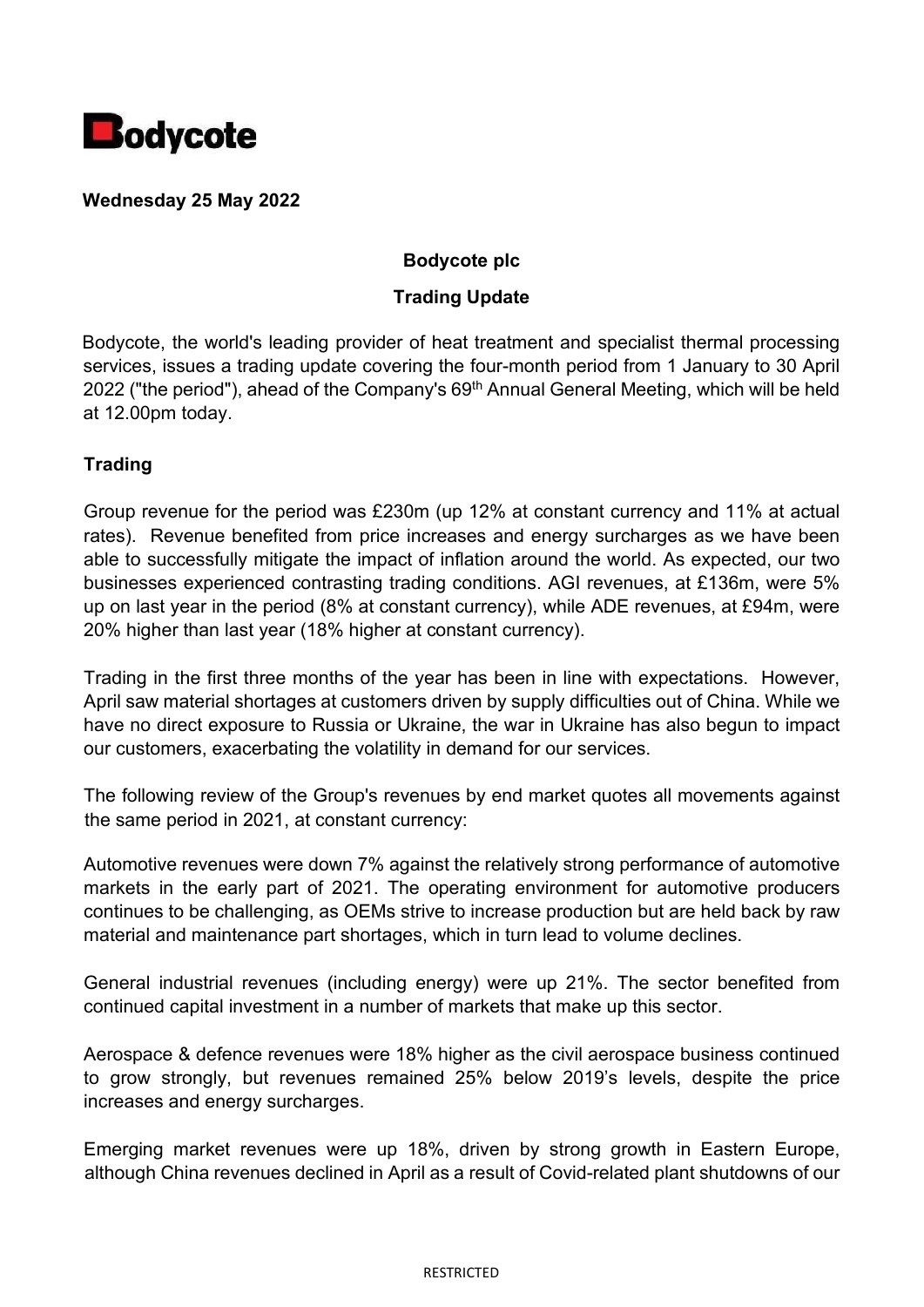facilities. These are also impacting the business in May. Mexico, which largely supplies into customers serving the US automotive market, registered a low single-digit revenue increase. Specialist Technologies' revenues grew 12% against a very strong period last year. It is worth noting that since our Specialist Technologies are less energy intensive processes, the contribution to revenues from energy surcharges was lower.

### **Cost and price progression**

Price increases and energy surcharges implemented to date are covering current cost inflation. As previously reported, there has been a short-term hit to profitability as the price increases have lagged the impact of cost inflation. In addition, high short-term volatility has eroded operational efficiency at our facilities. This, together with volatility in demand driven by material shortages at customers, and the temporary shuttering of our plants in China, has more than offset the positive impact of the incremental restructuring benefits delivered.

### **Financial position and liquidity**

Net debt as at 30 April 2022 was £56m, reflecting strong underlying cash flows, partially offset by a working capital outflow from bonus payments accrued in 2021, as well as a higher level of trade receivables from the higher revenues.

#### **Summary and Outlook**

While our performance in the first three months of the year has been in line with expectations, over recent weeks we have seen unprecedented volatility emerging in our workflows driven by material shortages at customers. This has resulted in a widening of the range of possible outcomes for this year.

Beyond the short term, the outlook for the business remains positive as we anticipate a stronger automotive market in due course, continued good performance in our general industrial business, and further growth in civil aerospace revenues.

*Company compiled range of analyst forecasts updated since FY21 Results: FY22 operating profit of £103.8m - £117.0m*

## **Trading Update Conference Call**

The Company will be hosting a conference call for analysts and investors at 08.00am today (Wednesday, 25 May 2022).

Participants' dial-in number: United Kingdom Toll: +443333009270

Participants will be asked for names only; no PIN will be required.